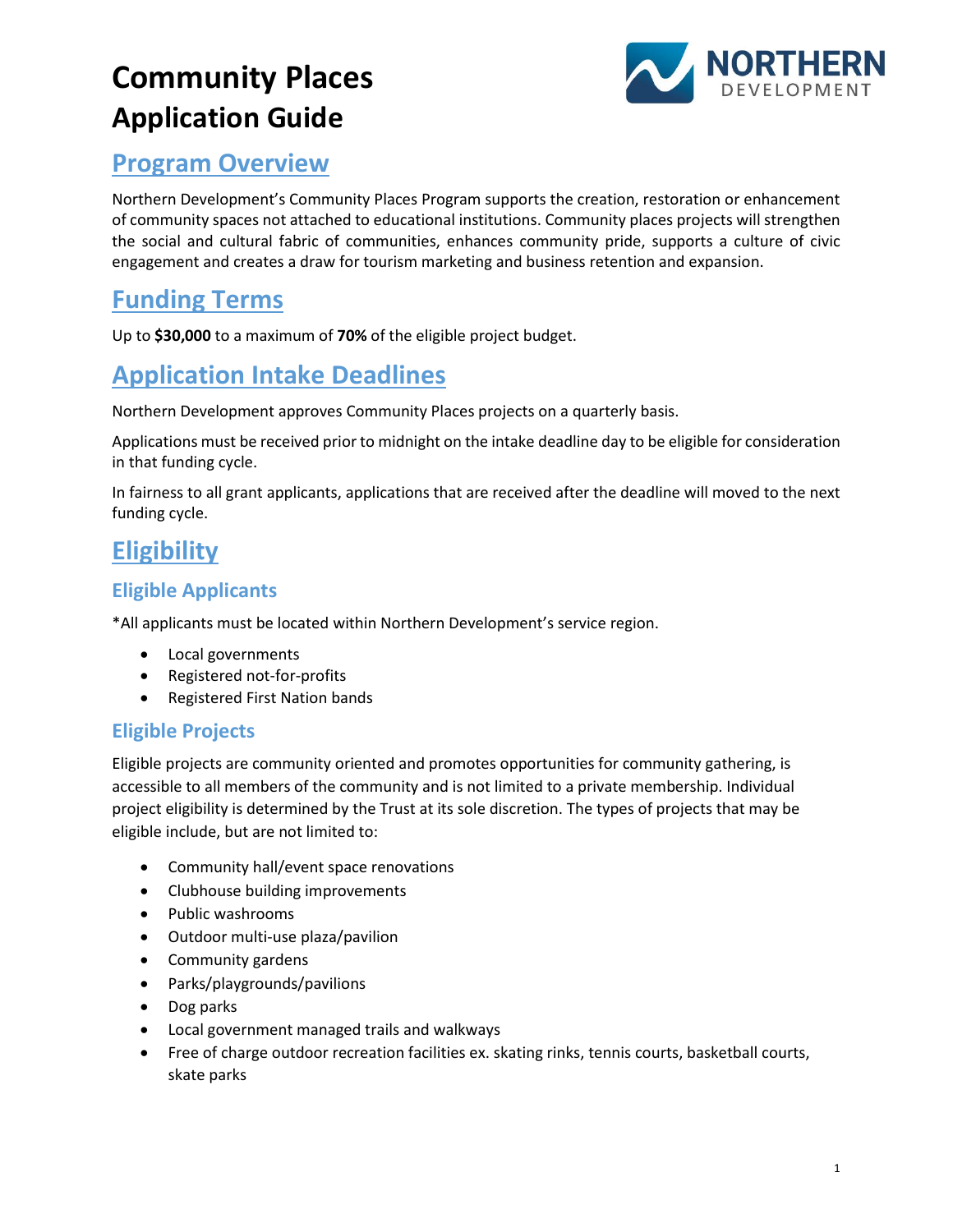

#### **Eligible Costs**

- Capital expenditures considered to be direct and necessary for the successful implementation of an eligible project
- Contractor fees
- Incremental third-party project management
- Rental of tools and equipment for construction work
- Wages for direct project labour
- PST

#### **Other Eligible Costs(In-Kind Volunteer Labour, Internal Equipment Use, and/or Monetized Donations)**

- In-kind (volunteer) labour contributions, internal equipment use (heavy equipment or machinery owned by the applicant to be used during the project), and/or monetized donations (donated materials, equipment, or services from third-parties) may be considered
	- *When noting in-kind (volunteer) labour contributions in the budget and under other funding sources in the application form, applicants must attach a breakdown of the calculation used for the in-kind amount. For valuing volunteer labour as an in-kind contribution to the project, the following rates are eligible:*
		- *\$15/hour for volunteer labour*
		- *\$30/hour for volunteer skilled labour (trades requiring specialized ability or training)*
		- *In-kind (volunteer) labour contributions must be documented once projects commence (volunteer time logs for labour with name, date, and hours) in order to verify volunteer contributions*
	- *When noting internal heavy equipment use in the budget and under other funding sources in the application form, applicants must attach a breakdown of the calculation used for that amount*
		- *A maximum rate of \$75/hour may be used*
		- *Internal equipment use must be documented once projects commence (log with equipment type, date, hours, and hourly rate) in order to verify*
	- When noting monetized donations in the budget and under other funding sources in the application *form, applicants must attach confirmation of the committed donation(s)*
		- *Monetized donations must be documented once projects commence and receipts must be obtained*

### **Ineligibility**

#### **Ineligible Costs**

- GST
- Subsequent applications that are determined to be phasing of, or, an incremental improvement of a previously approved project that achieves a similar purpose. (e.g. applying for swing set after receiving funds to put rubber surface at the same playground)
- Costs incurred (work started and/or deposits paid) prior to signing an agreement with Northern Development
- Regular or routine repair and maintenance
- Administration costs related to the project
- Costs related to planning, design, engineering and environmental reviews
- Purchases of construction equipment or tools
- Real estate and other fees related to purchasing or leasing land, buildings, or facilities
- MERCs (CPP, EI, vacation pay, WCB) and other benefits
- Renovations to spaces that are not available for public use
- Costs associated with programming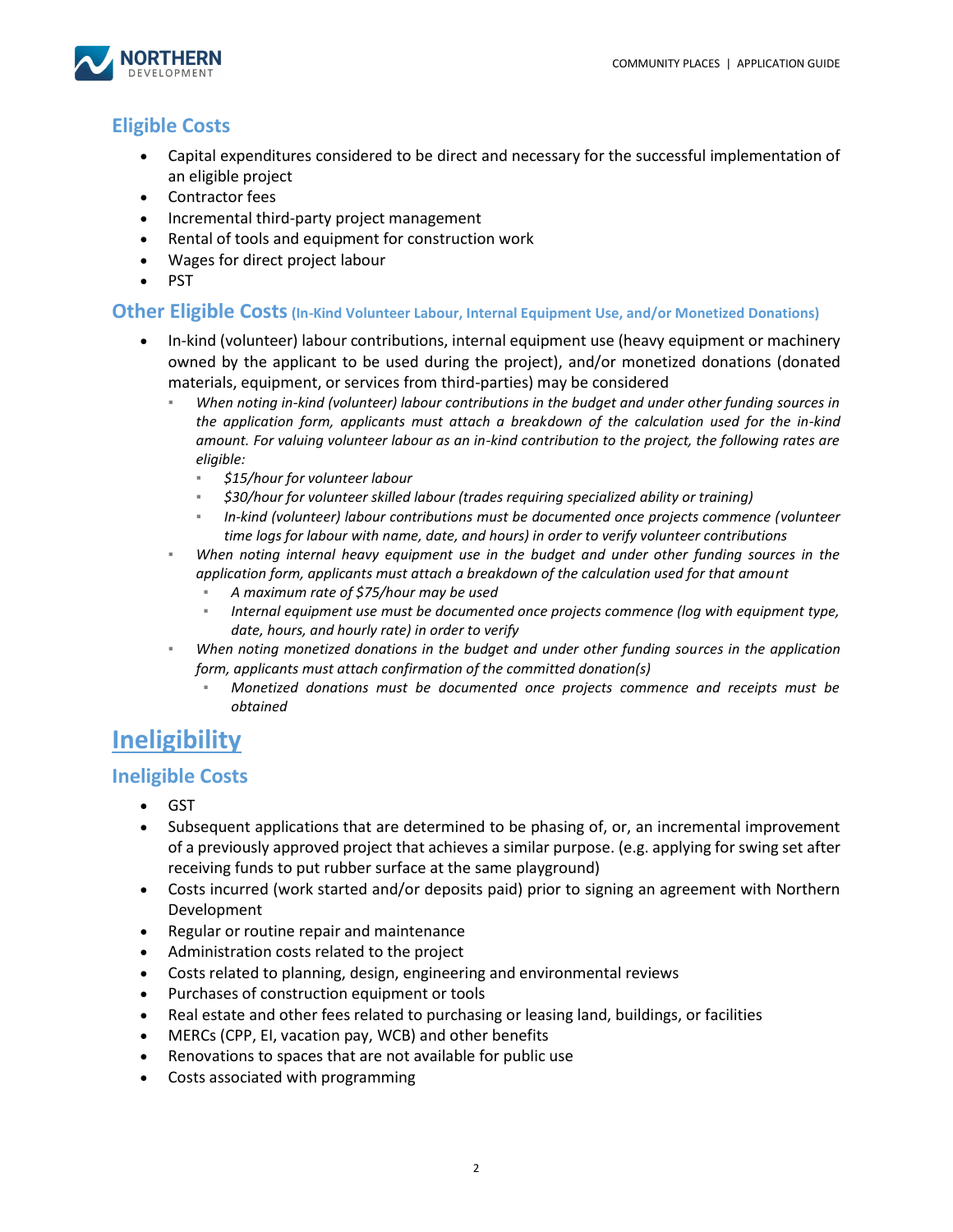

• Projects and/or project activities that may displace any level of government from its core obligations are not be eligible for funding *(including infrastructure costs such as paving, sidewalks, sewer/water)*

#### **Application and Program Requirements**

Only applications that meet these requirements will be processed.

- Complete Application Form
- Detailed project budget using Northern Development's Project Budget Template *(required; in excel format)*
- Verification of approval from other funding sources *(e.g. approval letter or contract; required prior to approval, except in the Northeast)*
- Applicants are responsible for securing a resolution of support and must provide a copy to Northern Development.
	- The appropriate government agency is determined based on the location of the project. For example:
		- A project within a First Nations community/reserve requires a band resolution of support
		- A project within the municipal boundary requires a resolution of support from the municipality
		- A project outside the municipal boundary that is not within a First Nations community requires a resolution of support from the regional district
	- Sample Resolution: *THAT, the (insert appropriate government name) supports the application to Northern Development Initiative Trust from the (insert applicant organization name) for the (insert project name).*
- Society certificate of incorporation *(required for not-for-profit applicants)*
- Before photo(s)
- Most recent annual financial statements
- If applicable: Detailed quotes
- If applicable: Letters of support from community organizations
- If applicable: Lease agreement/or user agreement
- If applicable: Business case or other market research
- If applicable: Asset management plan
- If applicable: Community alignment document *(OCP, council priorities, strategic plan, economic development plan etc.)*

#### **Application Assessment**

Northern Development staff undertake comprehensive due diligence of each funding application received, which may include contacting relevant agencies and organizations as part of the review process.

All projects are assessed on the strength of the application, requested funding percentage, applicant contribution, and strategic factors identified in the funding application package.

Strategic factors:

- The extent of Northern Development's financial contribution to the eligible project budget
- The extent of the applicant's financial contribution to the eligible project budget
- Has the applicant provided quote(s) supporting the entire project budget?
- Will the project utilize contractors/labour from within the Northern Development region?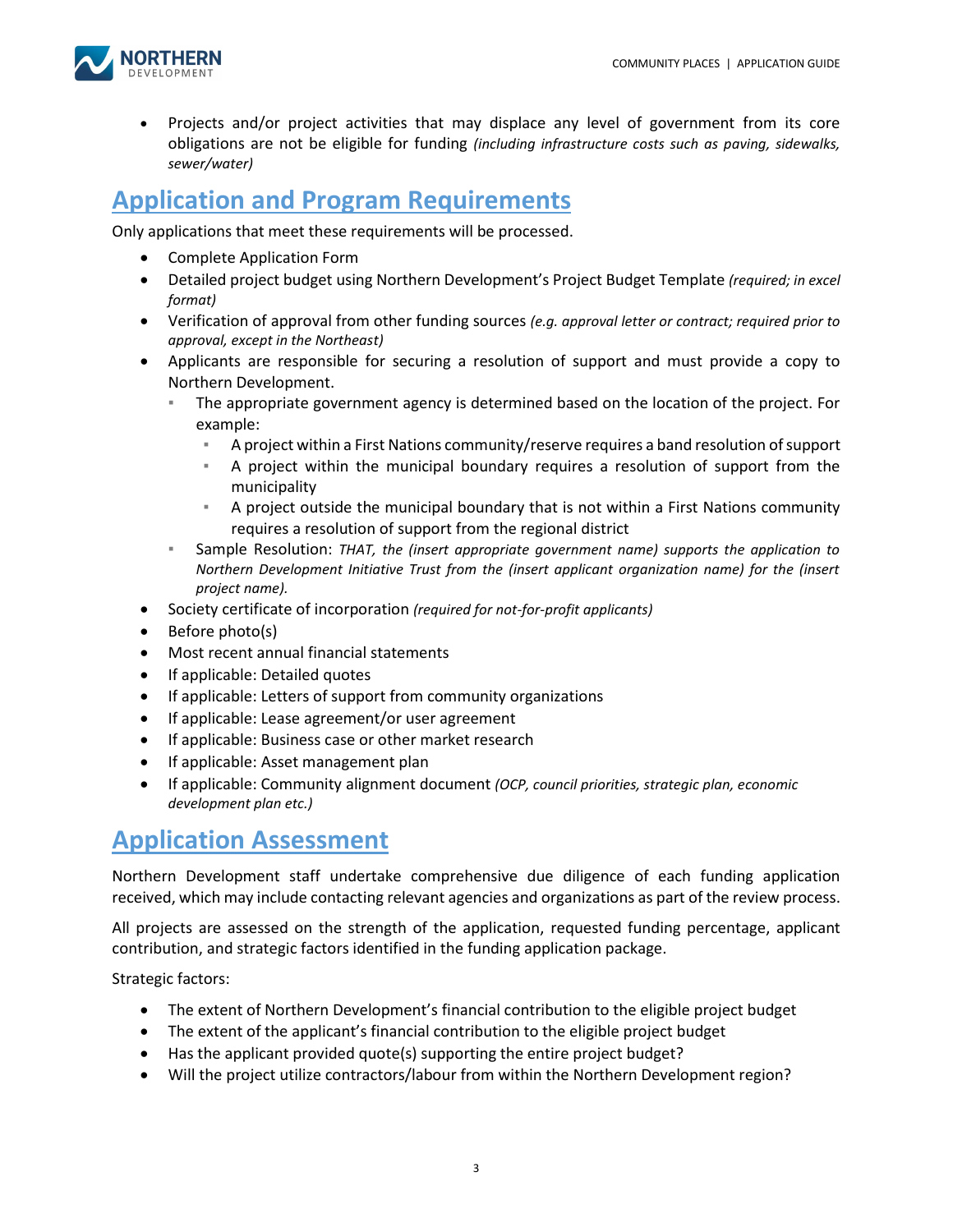

- Is the applicant making a non-financial contribution to the project (in-kind volunteer labour and/or internal equipment usage)?
- Will the project take place in an unincorporated community or municipality with a population of 1,000 or less?
- Will the project take place in community with a population between 1,001 to 5,000?
- Has the applicant provided evidence of broad based support from multiple stakeholders?
- The applicant has demonstrated how ongoing operating and maintenance will be managed over the asset's life span?
- Will the project result in reduced operation/maintenance/related costs over the life-cycle of the asset?
- Will the project result in a reduced environmental footprint?
- Has the applicant provided a copy of the organization's asset management plan/strategy?
- Does the project demonstrate alignment with a larger community strategic document (e.g OCP)?
- Will the project address health and safety concerns at the facility?
- Will the project improve accessibility for people who experience disabilities?
- Has the applicant provided relevant market research/business case for the project?
- Will the project result in resident/workforce attraction or retention in the community?
- The project supports a multifunctional space/amenity and provides multiple uses (e.g. a sports field that will be used for soccer, field lacrosse, and track and field).
- Does the project foster cultural awareness and contribute to inclusivity?
- Does the project improve the physical appearance, character, or natural environment in the community?
- Does the project create spaces that offer ancillary uses for revenue generation?